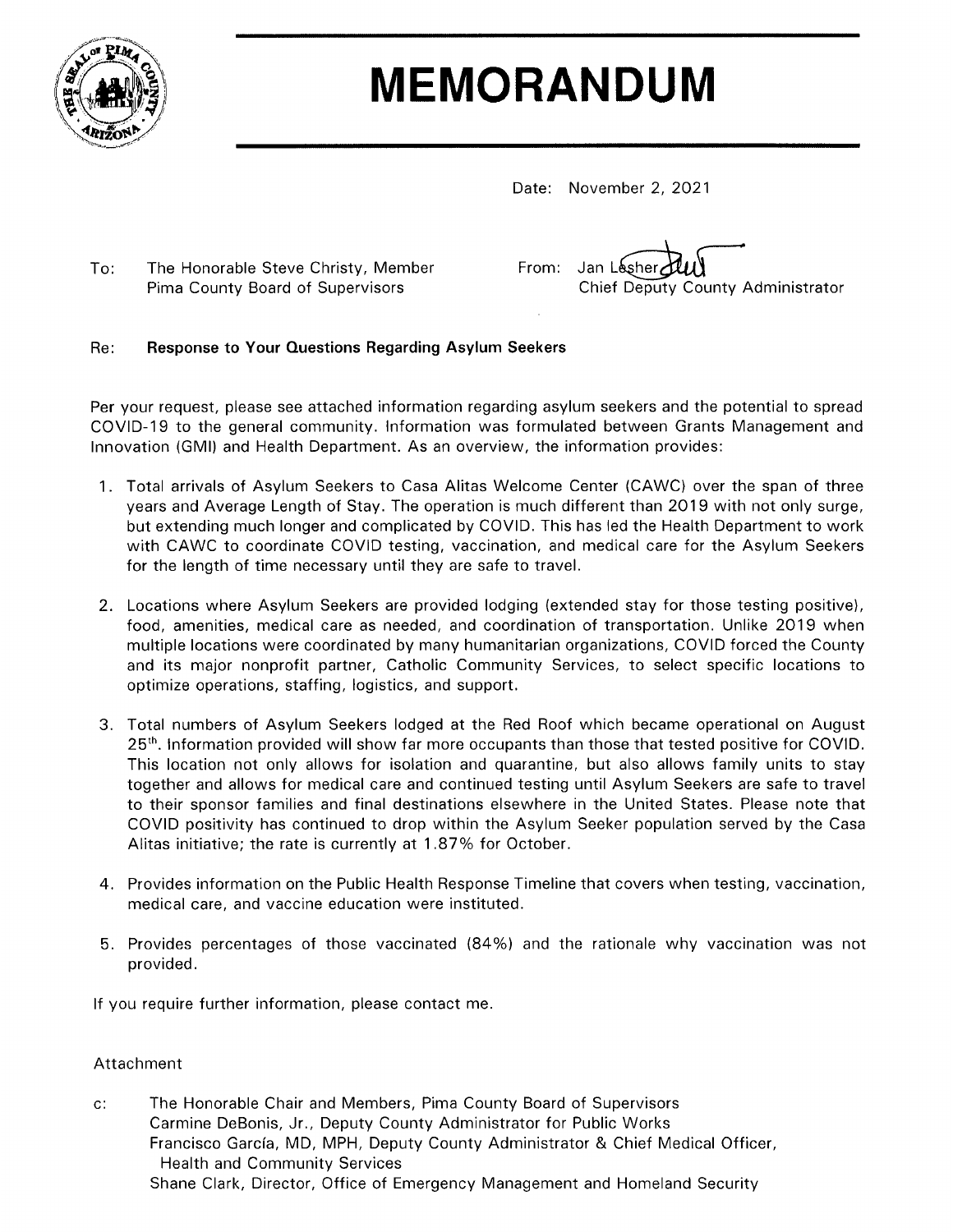### **Asylum Seekers in Pima County - Total Arrivals at Casa Alitas Welcome Center**

#### **& Overall Average Length of Stay (ALOS)**



**TOTAL ARRIVALS**

**TOTAL ARRIVALS** 

**ALOS**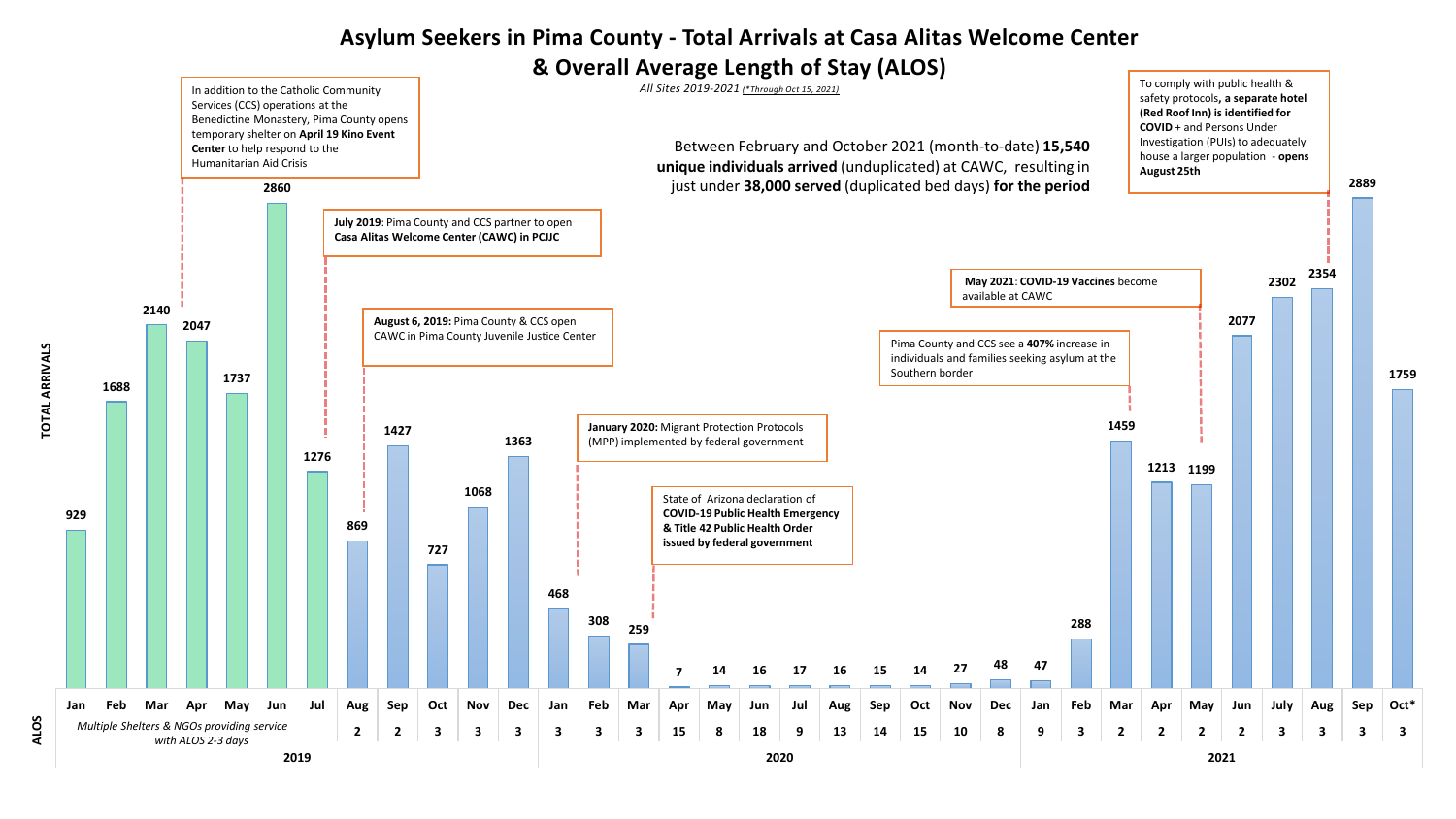#### **Asylum Seekers in Pima County - Total Arrivals at Casa Alitas Welcome Center & Hotel Partners (April 2021 – through October 15, 2021, month-to-date\*)**



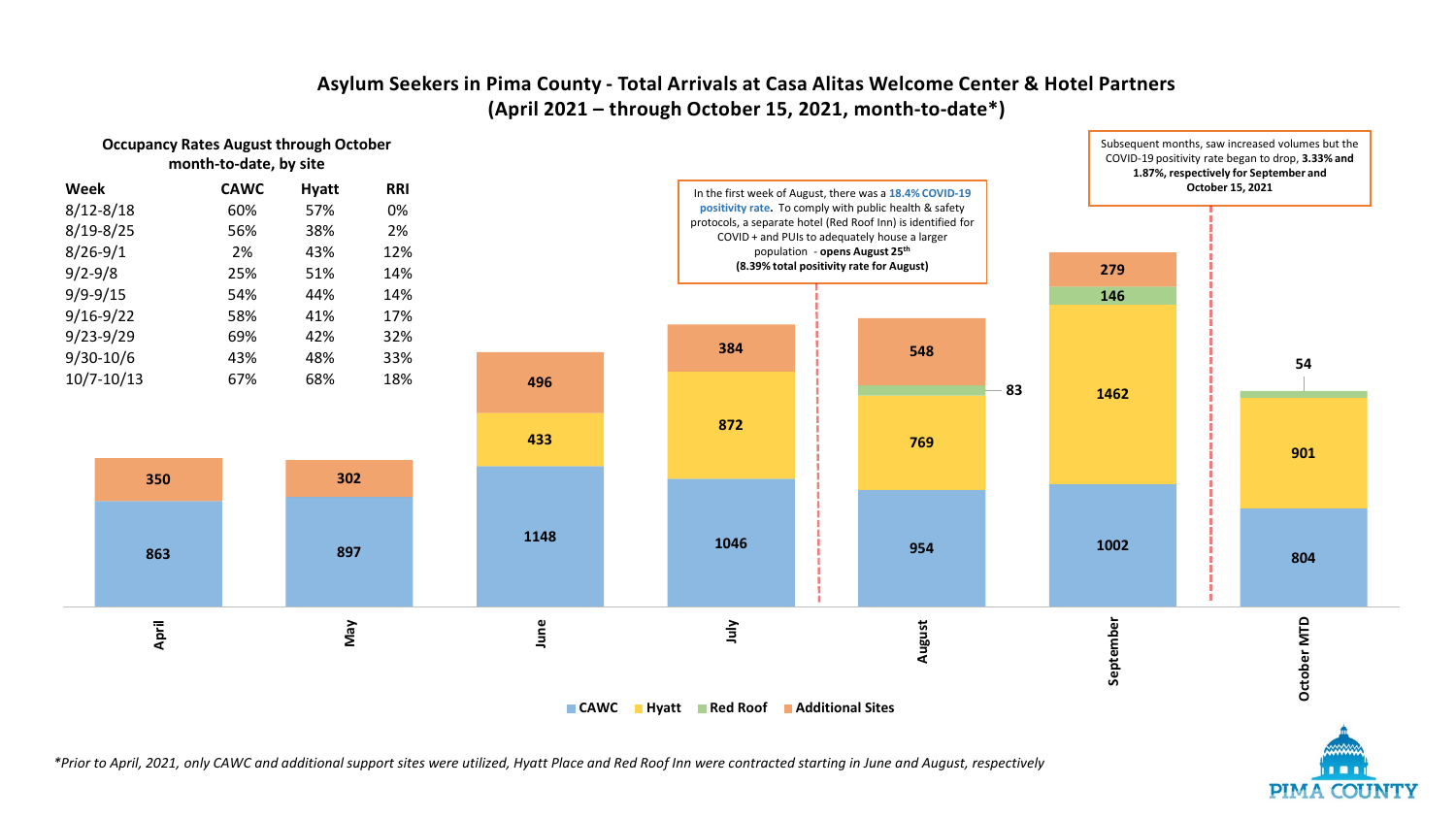## **Asylum Seekers in Pima County - Total Arrivals at Red Roof Inn August 25, 2021 – through October 15, 2021\***



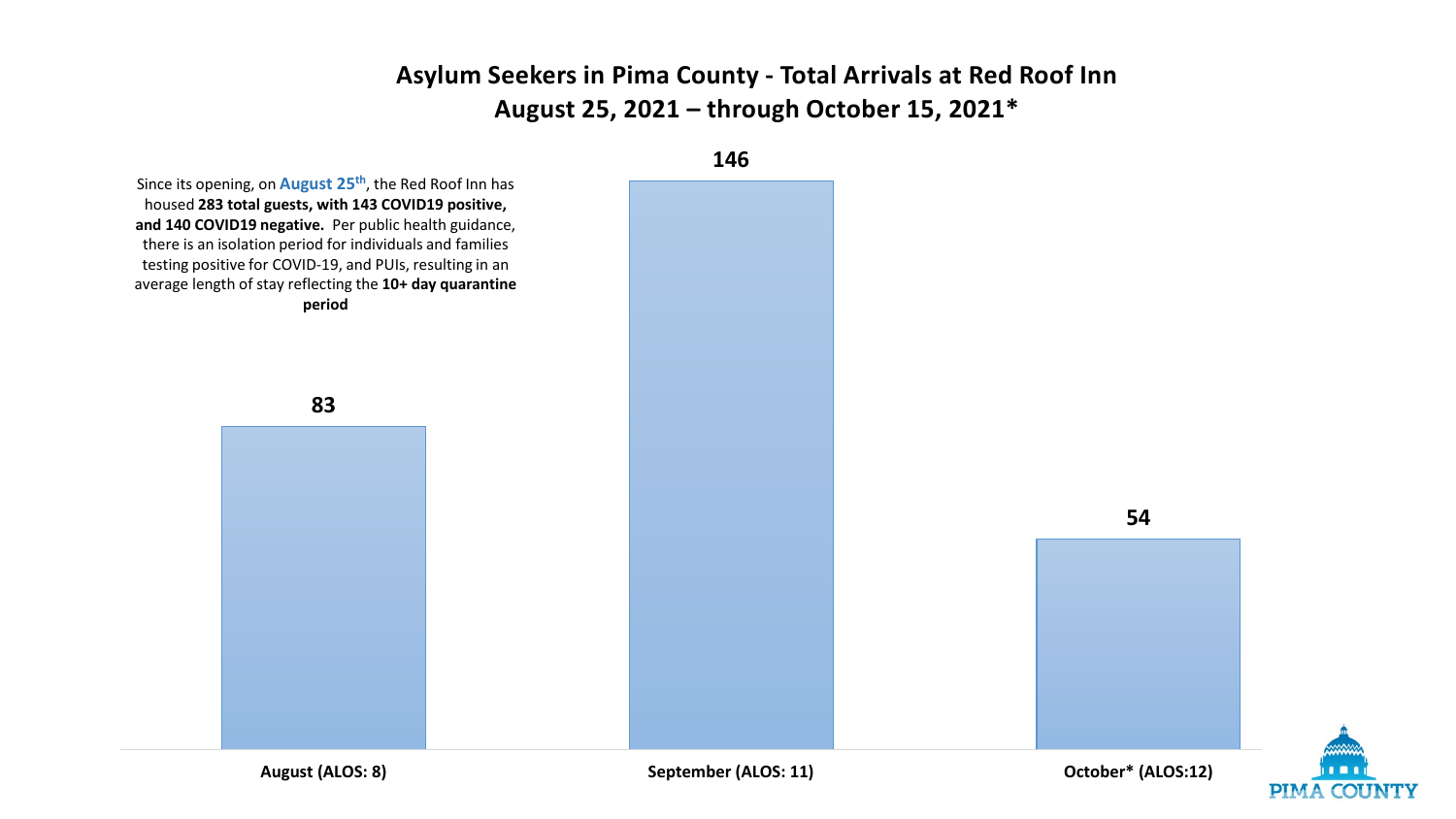

**PIMA COUNTY**